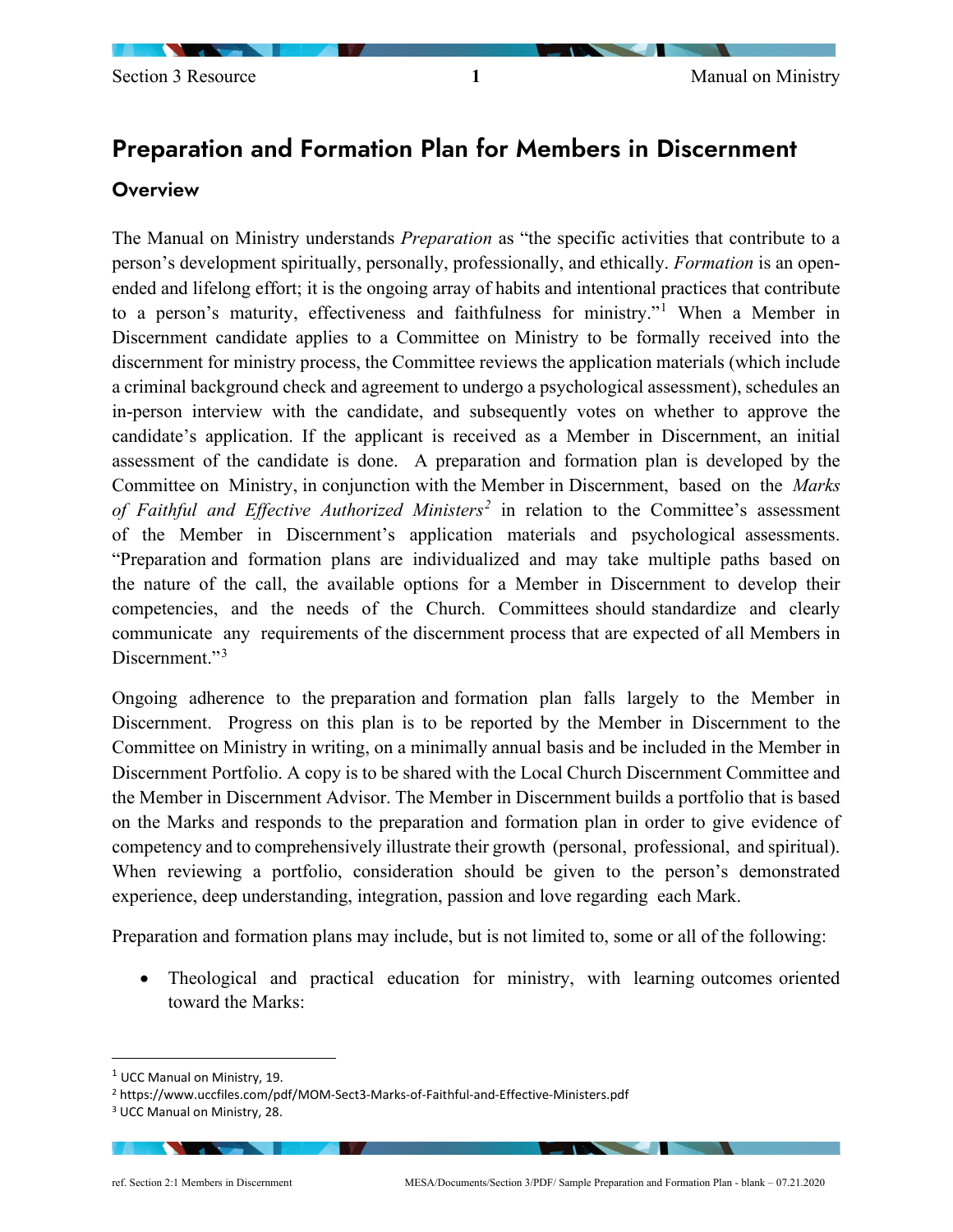- o transcripts/courses taken (accompanied by course syllabus);
- o annotated bibliography of books read that align with the eight categories of the Marks:
- o reflection papers on learning gained through specific ministry experiences in and beyond the Local Church of membership (e.g., preaching, pastoral care, bible studies taught/developed, community engagement, etc.).
- Successful completion of an approved UCC History, Polity and Theology course:
	- o certificate of completion/grade.
- Supervised ministry training experience (Clinical Pastoral Education, field placement, internship, etc.);
- Marks portfolio<sup>[4](#page-1-0)</sup>: a collection of materials that demonstrate competencies and experiences related to the Marks, for example:
	- o Term papers;
	- o Blog entries;
	- o Videos of worship leadership, community engagement, etc.;
	- o Sermon transcripts;
	- o Liturgies.
- Boundary awareness training:
	- o certificate of completion.
- Anti-Racism training (if required by the Committee on Ministry/Conference):
	- o certificate of completion.
- Evidence of active participation in the UCC Local Church of membership;
- Participation in regional or national Member in Discernment gatherings;
- Evidence of engagement with the wider Church (i.e., participation in Association annual meetings, Conference committees, General Synod, etc.);
- Progress reports on the preparation and formation plan at annual meetings with the Committee on Ministry;
- Ongoing self-assessment based on the Marks (e.g., reflections recorded in *Journaling the Journey,[5](#page-1-1)* feedback on sermons, insights gained from the *Discernment Travelogue)*;
- Letters of recommendation from instructors/ professors, field placement supervisor, or CPE supervisor;
- Periodic meetings with the Member in Discernment Advisor:
	- o record of date, time, place, topics discussed, recommended actions.
- Prior to the Ecclesiastical Council (or ordination interview), a drafted UCC Ministerial Profile.<sup>[6](#page-1-2)</sup>

<span id="page-1-0"></span><sup>4</sup> https://www.uccfiles.com/pdf/MOM-Sect3-Member-in-Discernment-Portfolio.pdf

<span id="page-1-1"></span><sup>5</sup> https://www.uccresources.com/products/journaling-the-journey-engaging-the-marks-of-faithful-and-effective-authorizedministers?variant=1247860844

<span id="page-1-2"></span><sup>6</sup> https://www.ucc.org/ministers\_profile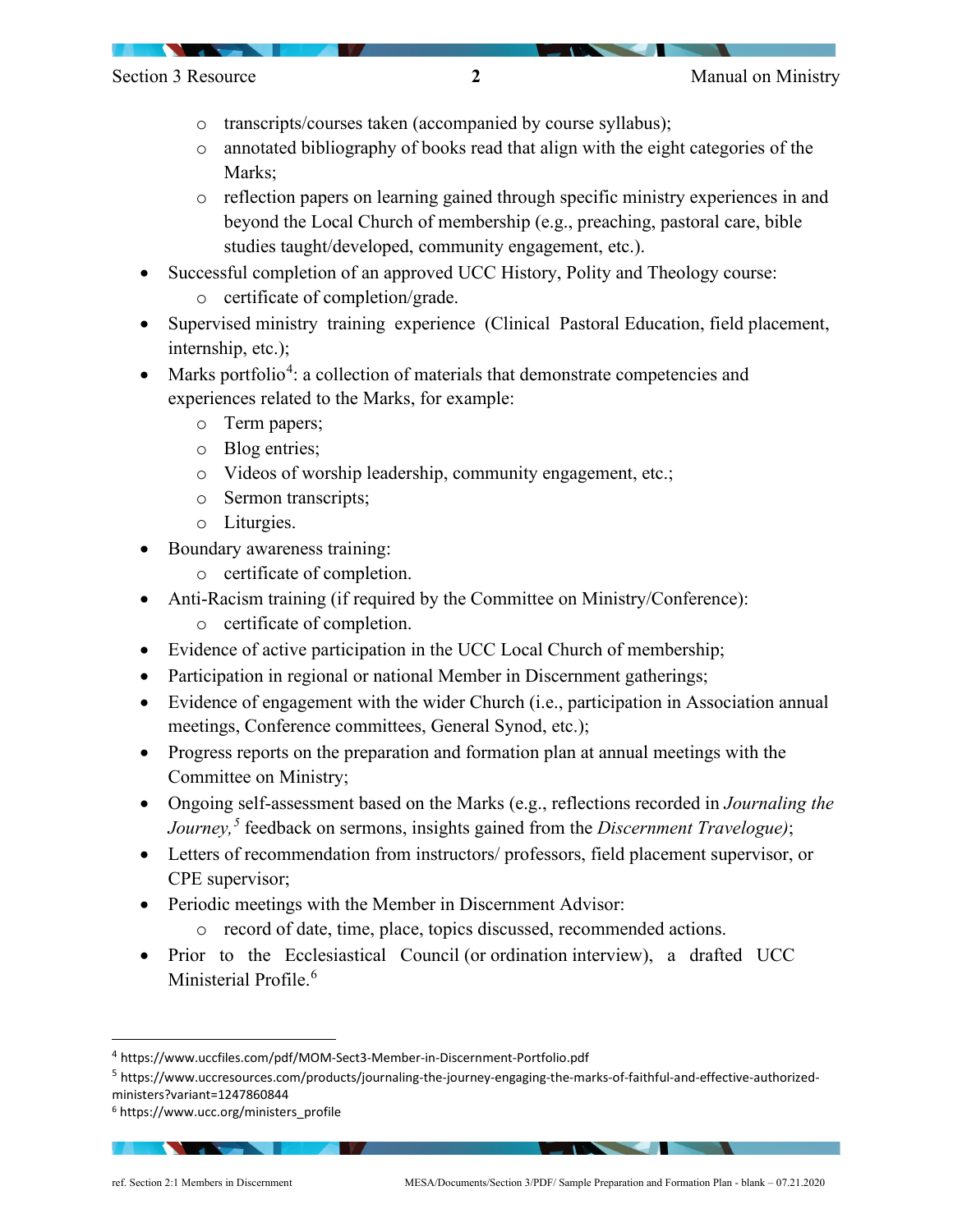The sample preparation and formation plan that follows offers one method of documenting and tracking the Member in Discernment's progress and growth during the discernment period. Such a plan may also be drafted for use with ordained ministers throughout their active ministry to encourage continuing education and reflection. Committees on Ministry may consider reviewing a preparation and formation plan within the first year of a minister's first call, and/or as part of the Periodic Vocational Support meeting held every three to five years.

The terms used in this sample plan for competency levels are but one labeling suggestion. Whatever labels are used, the important point is consistency throughout the plan and for everyone for whom a plan is developed. It is recommended that committees on ministry layout the criteria that will be used to assign a competency level for each Mark. Again, consistency in applying the same criteria to each person will validate the process and minimize potential bias.

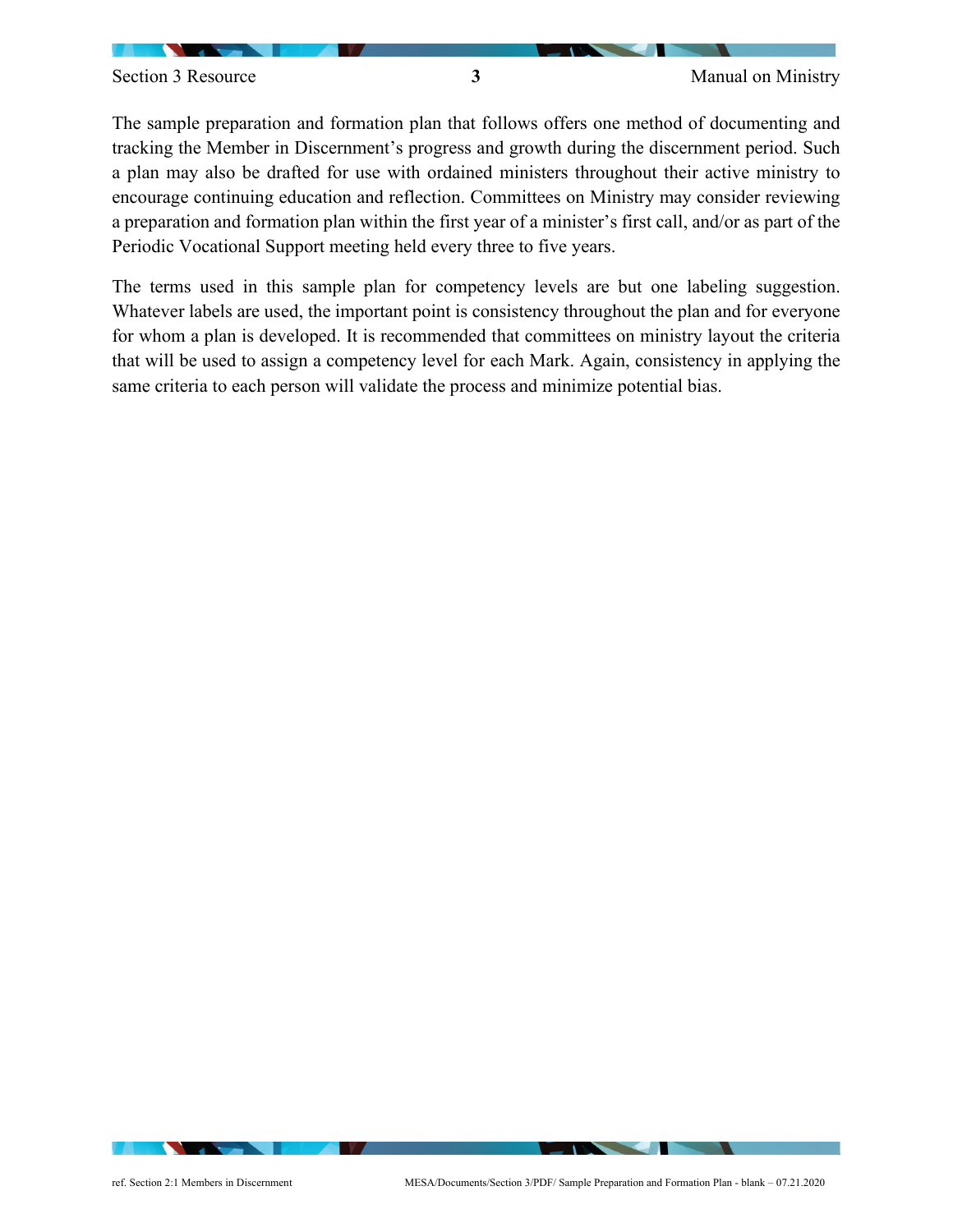

### Preparation and Formation Member in Discernment Plan

| Name of MID:                                                             |                  |  |
|--------------------------------------------------------------------------|------------------|--|
| Date Entered MID Status:                                                 | Plan Start Date: |  |
| Discernment Path <sup>7</sup> :                                          |                  |  |
| Committee on Ministry Chair:                                             |                  |  |
| Association:                                                             | Conference:      |  |
| Member in Discernment Advisor:                                           |                  |  |
| Lay Ministerial Standing Supervisor:<br><i>(if MID has Lay Standing)</i> |                  |  |

Based upon an interview with *a* and a review of *\_\_\_\_\_\_\_\_\_\_\_\_\_\_\_\_\_\_\_\_\_\_\_\_\_* statement of faith, psychological assessment, ministry experience, education, and résumé, the *\_\_\_\_\_\_\_\_\_\_\_\_\_\_\_\_\_\_\_\_\_\_\_\_\_\_* Association Committee on Ministry recommends the following plan of preparation and formation for discerning a call to ordained ministry in and on behalf of the United Church of Christ. The plan considers the level of competency in the *Marks of Faithful and Effective Ministers* the Member in Discernment has demonstrated as of the above date. Consideration is given to the candidate's demonstrated experience, deep understanding, integration, passion and love regarding each Mark. Progress on this plan is to be reported by the Member in Discernment to the Committee on Ministry in writing, on a minimally annual basis and be included in the Member in Discernment Portfolio. A copy is to be shared with the Local Church Discernment Committee and the Member in Discernment Advisor. This plan may be amended annually.

<span id="page-3-0"></span> $<sup>7</sup>$  Each path is one of "multiple paths" to ordination; there are many fruitful pathways. It is recommended to indicate the type</sup> of path the Member in Discernment is on and that the Committee on Ministry will be assessing. Suggested descriptors: Seminary Path; Regional Theological Education Path; Individual Plan with a Mentor Pastor, etc.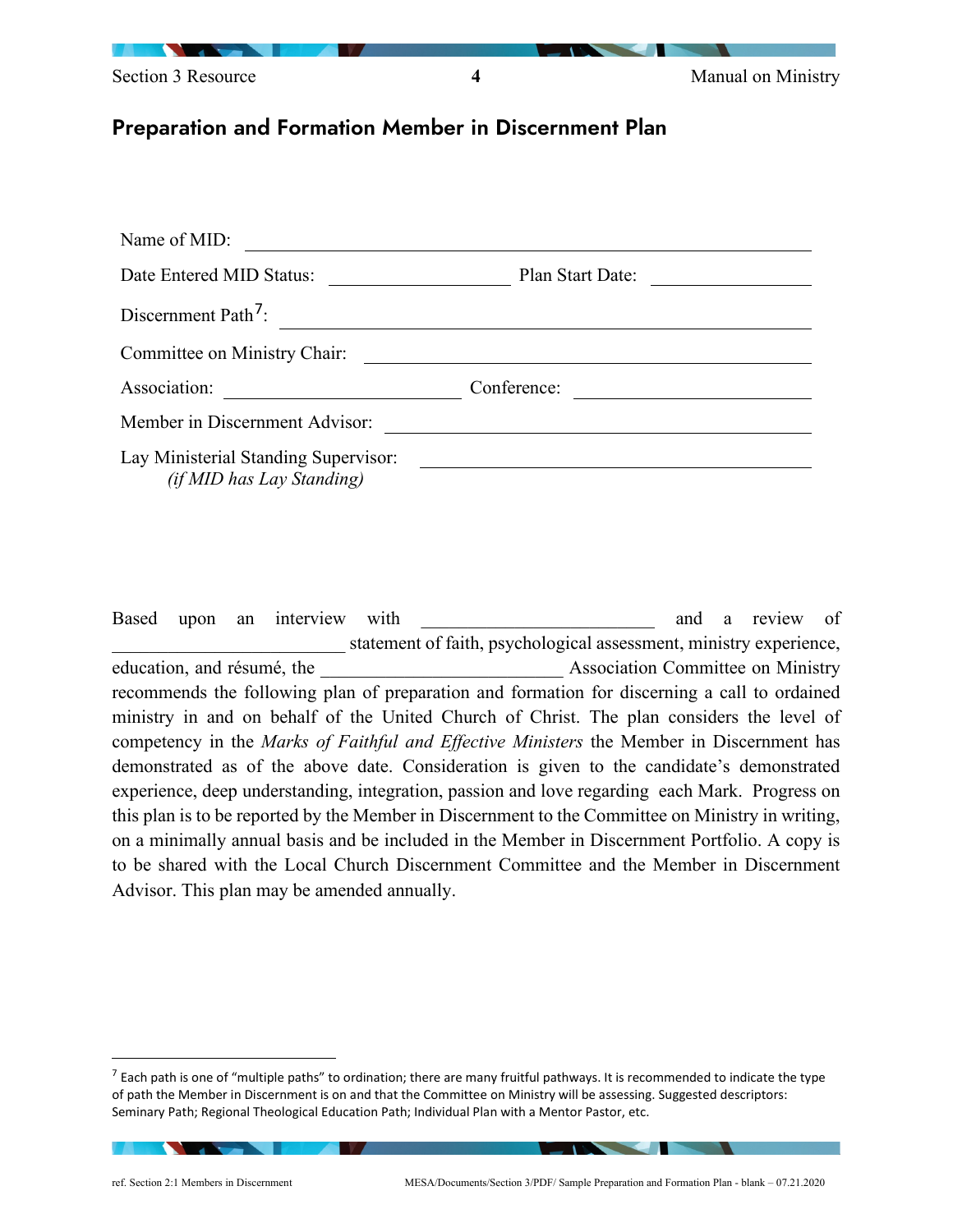Competency levels *for each Mark and Category* are rated as a) exemplary, b) proficient, c) satisfactory, d) rudimentary, or e) inadequate. Recommended action(s) is/are noted by each Mark.

# Criteria for Assessment of Overall Competence for Authorized Ministry: Each of the 8 Categories must be rated at "Satisfactory" or better.

- *Exemplary*: Demonstrates substantial breadth of experience, considerable integration with other Marks and areas of ministry, deep understanding, high passion and love for the Mark.
- *Proficient*: Demonstrates significant experience, sufficient integration with other Marks and areas of ministry, comprehensive understanding, considerable passion and love for the Mark.
- *Satisfactory*: Demonstrates moderate degree of experience, understanding, integration with other Marks and areas of ministry, adequate passion and love for the Mark.
- *Rudimentary*: Demonstrates nominal experience, elemental understanding, low integration with other Marks and areas of ministry, minimal passion and love for the Mark.
- *Inadequate*: Demonstrates profound lack of experience, understanding, integration with other Marks and areas of ministry, an absence of passion and love for the Mark.

# The Marks of Faithful and Effective Ministers of the United Church of Christ EXHIBITING A SPIRITUAL FOUNDATION AND ONGOING SPIRITUAL PRACTICE

*Rating scale: Exemplary, Proficient, Satisfactory, Rudimentary, Inadequate*

#### **Rating**

Rudimentary

| Loving God, following Jesus Christ, and being guided by the Holy Spirit; |             |
|--------------------------------------------------------------------------|-------------|
| living a life of discipleship.                                           | Rudimentary |
| Praying actively and nurturing spiritual practices.                      | Rudimentary |
| Being called to ordained ministry by God and the Church.                 | Rudimentary |
| Continuing discernment of one's call in community.                       | Rudimentary |
| Understanding the power of the Holy Spirit at work through the elements  |             |

of Christian worship to nurture faith.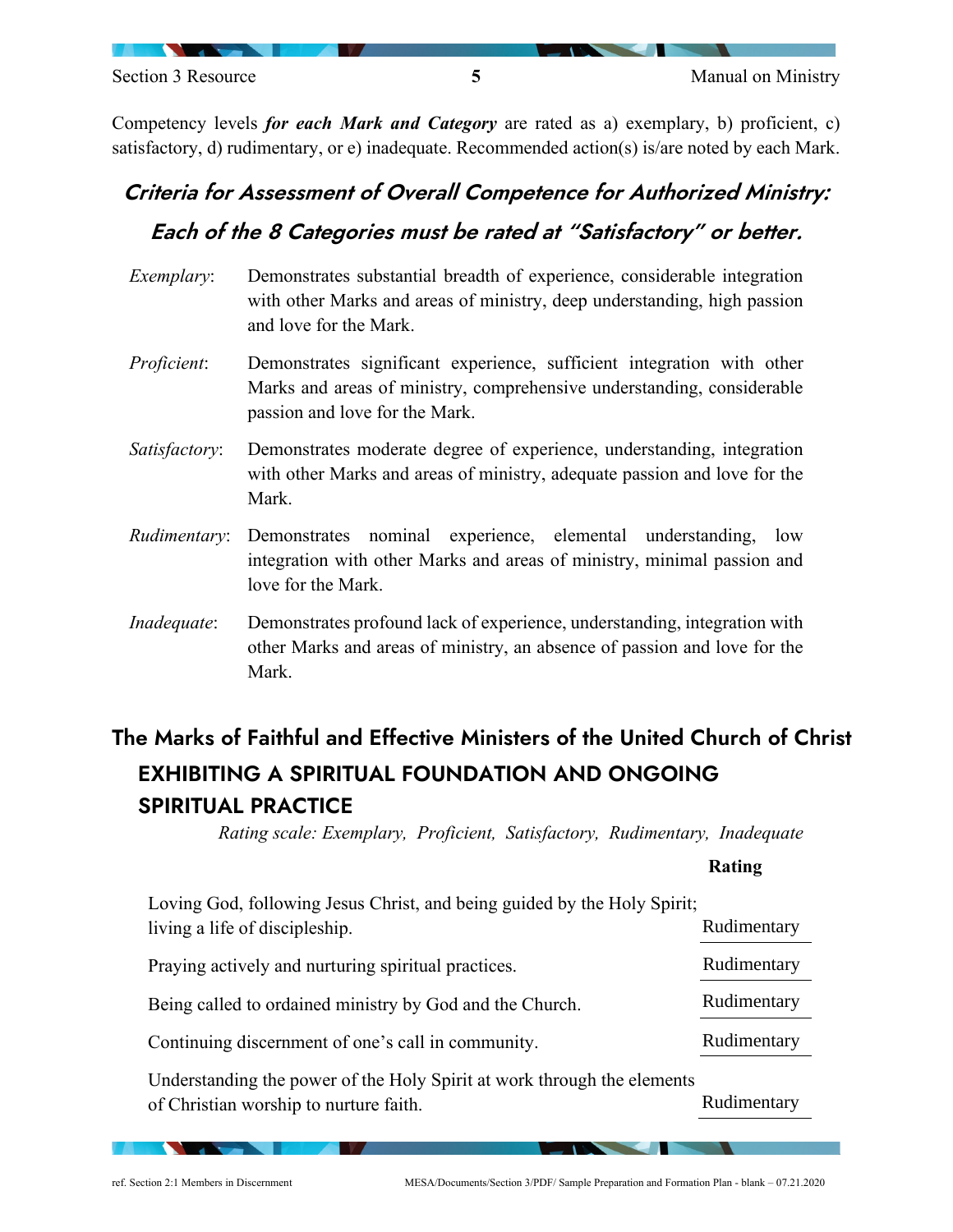| Section 3 Resource    | o                                                                      | Manual on Ministry                     |
|-----------------------|------------------------------------------------------------------------|----------------------------------------|
|                       | Exhibiting a commitment to lifelong spiritual development and faithful |                                        |
| personal stewardship. |                                                                        | Rudimentary                            |
|                       |                                                                        | <b>Overall Competency: Rudimentary</b> |

*Interpretive Comments:*

*Actions:*

## Nurturing UCC Identity

### *Rating scale: Exemplary, Proficient, Satisfactory, Rudimentary, Inadequate*

|                                                                                                                                                                        | Rating      |
|------------------------------------------------------------------------------------------------------------------------------------------------------------------------|-------------|
| Acknowledging Jesus Christ as the sole Head of the Church.                                                                                                             | Rudimentary |
| Communicating passion for the oneness of the Body of Christ (John<br>$17:21$ ).                                                                                        | Rudimentary |
| Holding active membership in a Local Church of the United Church of<br>Christ.                                                                                         | Rudimentary |
| Participating in the various settings of the United Church of Christ,<br>including Local Churches, Associations, Conferences, General Synod,<br>and global ministries. | Rudimentary |
| Knowing and appreciating UCC history, polity, and theology.                                                                                                            | Rudimentary |
| Exhibiting a commitment to the core values of the United Church of<br>Christ: continuing testament, extravagant welcome, and changing lives.                           | Rudimentary |
| <b>Overall Competency:</b>                                                                                                                                             | Rudimentary |

 $\blacksquare$ 

 $\sqrt{2}$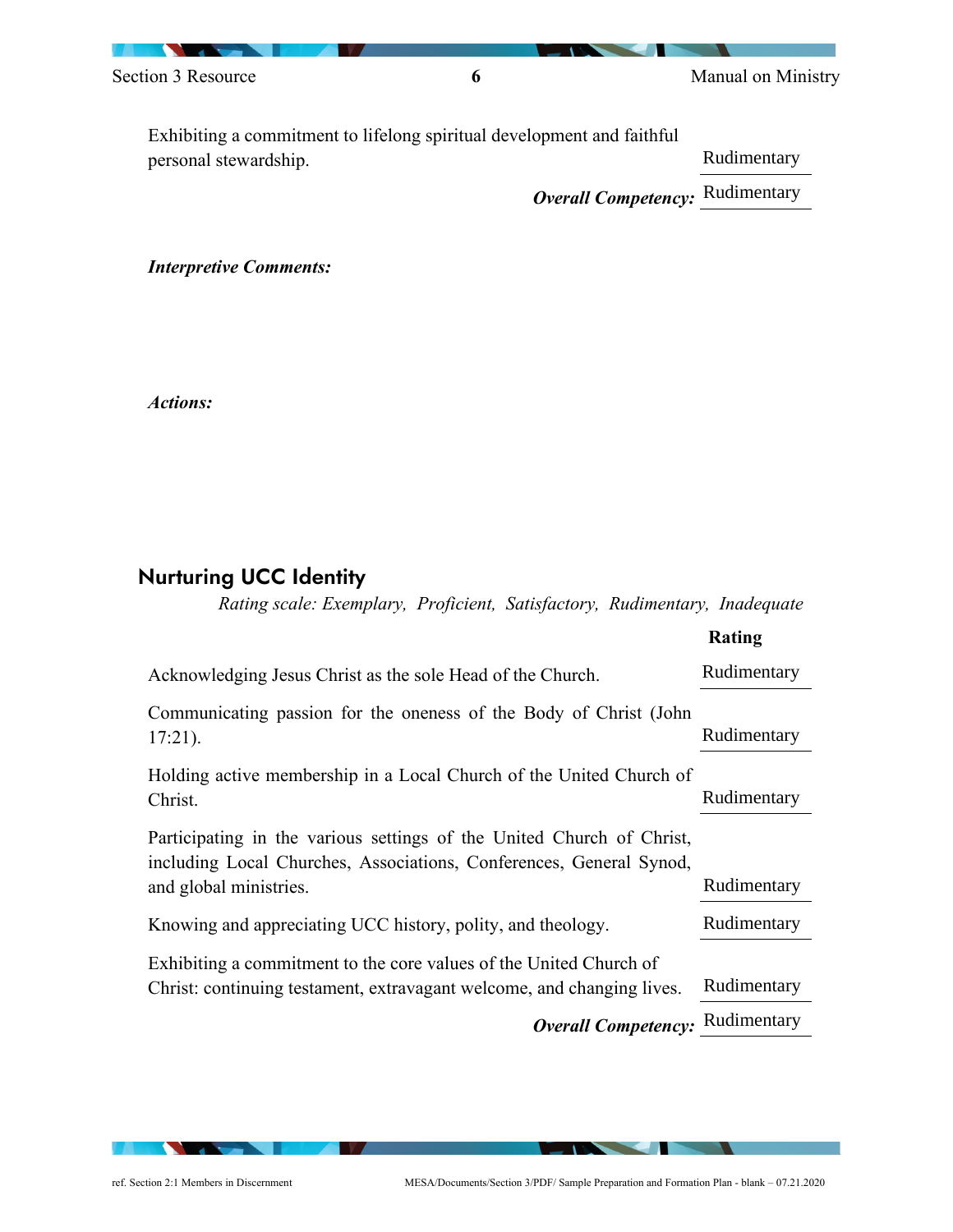Section 3 Resource **7** Manual on Ministry

**Rating**

*Interpretive Comments:*

*Actions:*

## BUILDING TRANSFORMATIONAL LEADERSHIP SKILLS

*Rating scale: Exemplary, Proficient, Satisfactory, Rudimentary, Inadequate*

| Empowering the Church to be faithful to God's call, reflective of<br>Christ's mission, and open to the surprises of the Holy Spirit. | Rudimentary |
|--------------------------------------------------------------------------------------------------------------------------------------|-------------|
| Strategically creating the future of God's Church.                                                                                   | Rudimentary |
| Witnessing in the public square to God's redeeming power.                                                                            | Rudimentary |
| Performing necessary and appropriate administrative tasks.                                                                           | Rudimentary |
| Working collaboratively with intercultural awareness and sensitivity.                                                                | Rudimentary |
| Encouraging leadership development of self and others through<br>continuing education and lifelong learning.                         | Rudimentary |
| <b>Overall Competency:</b>                                                                                                           | Rudimentary |
|                                                                                                                                      |             |

*Interpretive Comments:*

*Actions:*

ref. Section 2:1 Members in Discernment     MESA/Documents/Section 3/PDF/ Sample Preparation and Formation Plan - blank – 07.21.2020 

 $\sqrt{2}$ 

**The Committee of the Committee of the Committee**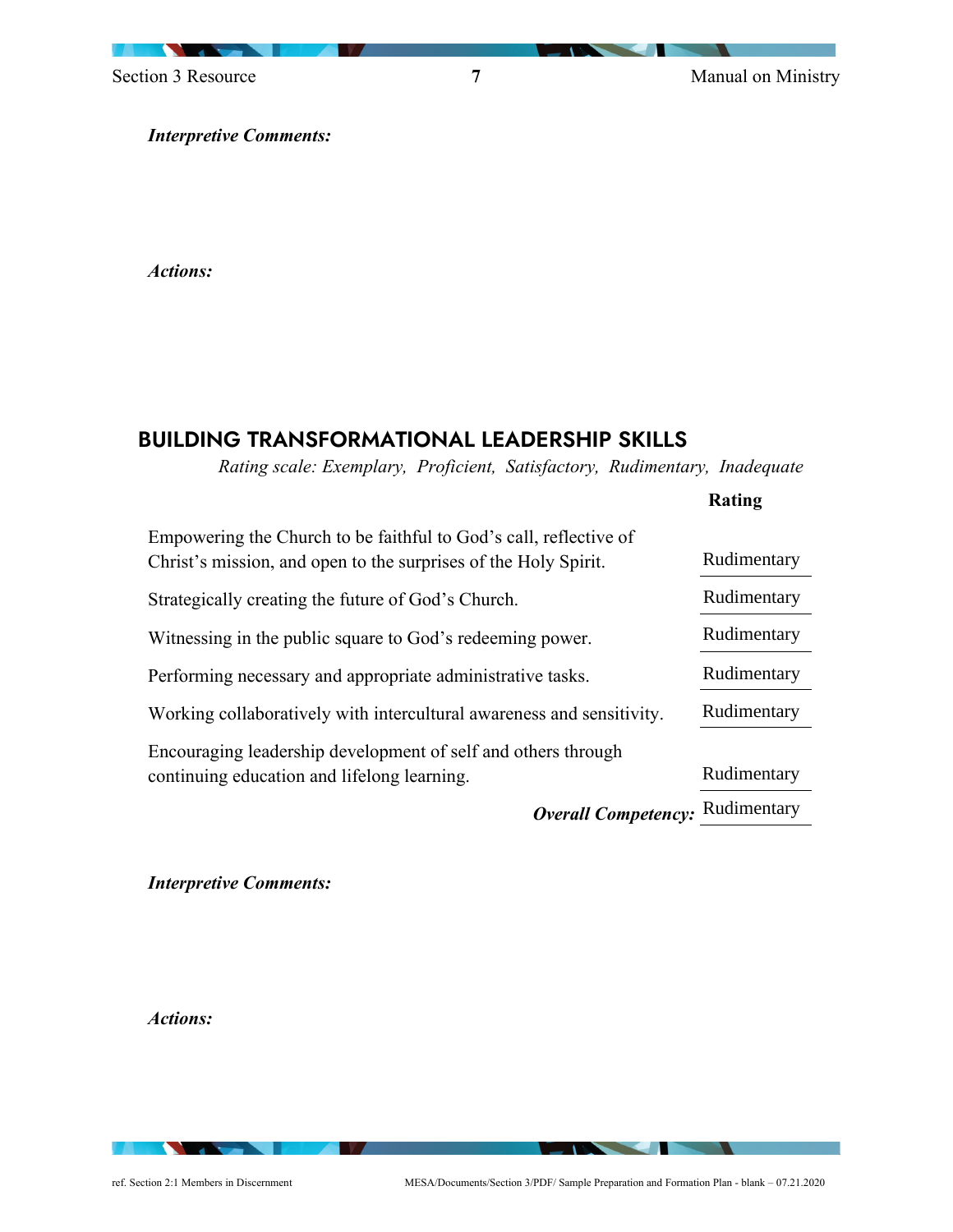Section 3 Resource **8** Manual on Ministry

### ENGAGING SACRED STORIES AND TRADITIONS

*Rating scale: Exemplary, Proficient, Satisfactory, Rudimentary, Inadequate*

|                                                                          | Rating      |
|--------------------------------------------------------------------------|-------------|
| Exhibiting knowledge, understanding, and continuing study of the         |             |
| Hebrew Scriptures and the New Testament.                                 | Rudimentary |
| Maturing in effective proclamation and preaching.                        | Rudimentary |
| Understanding the history of the Christian Church, from biblical times   |             |
| forward.                                                                 | Rudimentary |
| Bringing life to sacred stories and traditions in worship, proclamation, |             |
| and witness.                                                             | Rudimentary |
| Leading faith formation effectively across generations.                  | Rudimentary |
| Holding the Holy with integrity especially as represented in the         |             |
| Sacraments.                                                              | Rudimentary |
| <b>Overall Competency:</b>                                               | Rudimentary |

*Interpretive Comments:*

*Actions:*

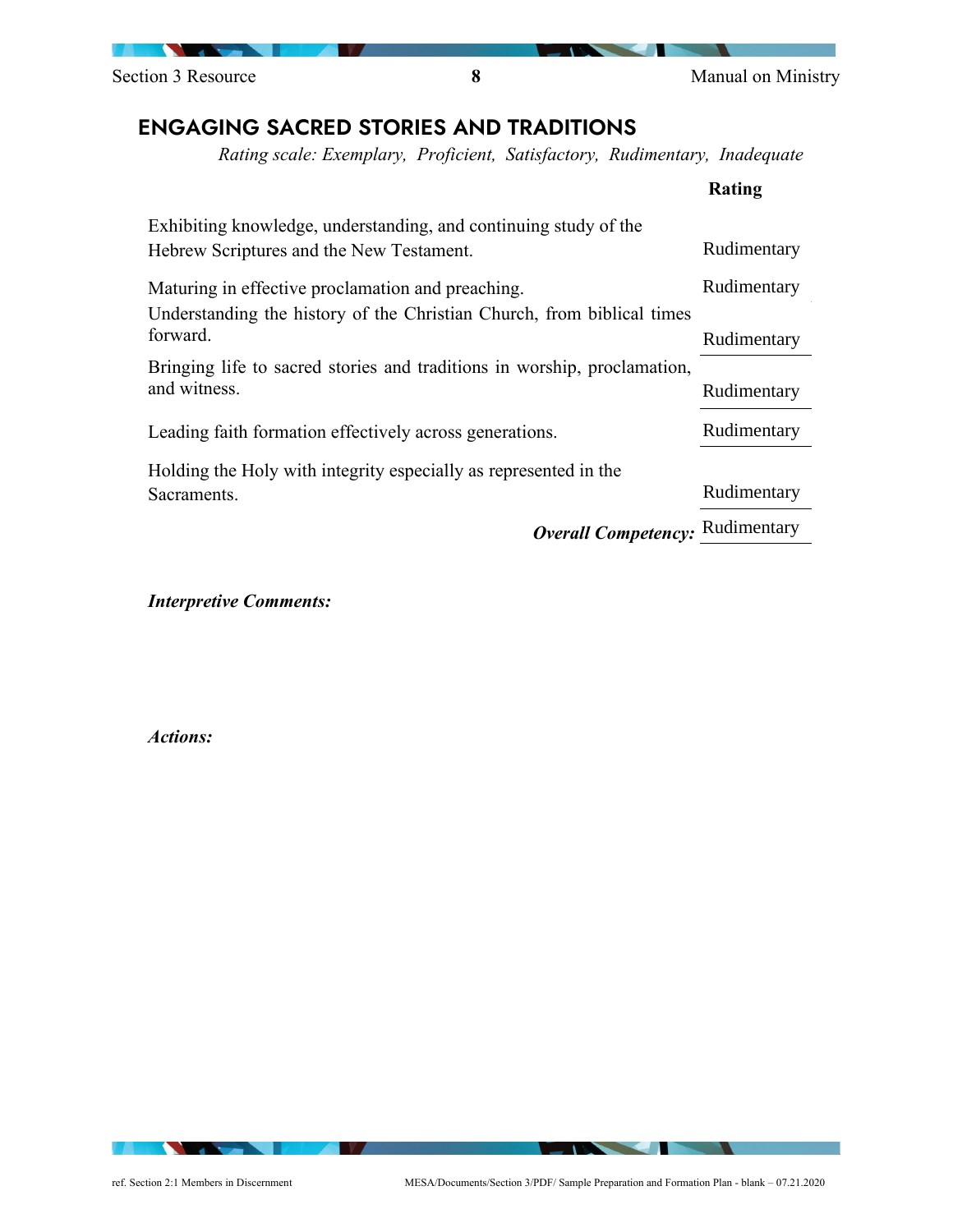Section 3 Resource **9** Manual on Ministry

### CARING FOR ALL CREATION

*Rating scale: Exemplary, Proficient, Satisfactory, Rudimentary, Inadequate*

|                                                                                                            | Rating      |
|------------------------------------------------------------------------------------------------------------|-------------|
| Nurturing care and compassion for God's creation.                                                          | Rudimentary |
| Maintaining a basic understanding of mental health and wellness.                                           | Rudimentary |
| Practicing self-care and life balance.                                                                     | Rudimentary |
| Providing hope and healing to a hurting world.                                                             | Rudimentary |
| Attending to one's own spiritual and pastoral care, including engagement<br>in supervision as appropriate. | Rudimentary |
| Stewarding the resources of the Church.                                                                    | Rudimentary |
| <b>Overall Competency:</b>                                                                                 | Rudimentary |

*Interpretive Comments:*

*Actions:*

### PARTICIPATING IN THEOLOGICAL PRAXIS

*Rating scale: Exemplary, Proficient, Satisfactory, Rudimentary, Inadequate*

|                                                                                                       | Rating      |
|-------------------------------------------------------------------------------------------------------|-------------|
| Practicing theological reflection and engagement as part of one's sense<br>of ministerial identity.   | Rudimentary |
| Integrating theological reflection in teaching, preaching, and ecclesial<br>and community leadership. | Rudimentary |
| Articulating a theology and practice of ministry consistent with the UCC<br>Manual on Ministry.       | Rudimentary |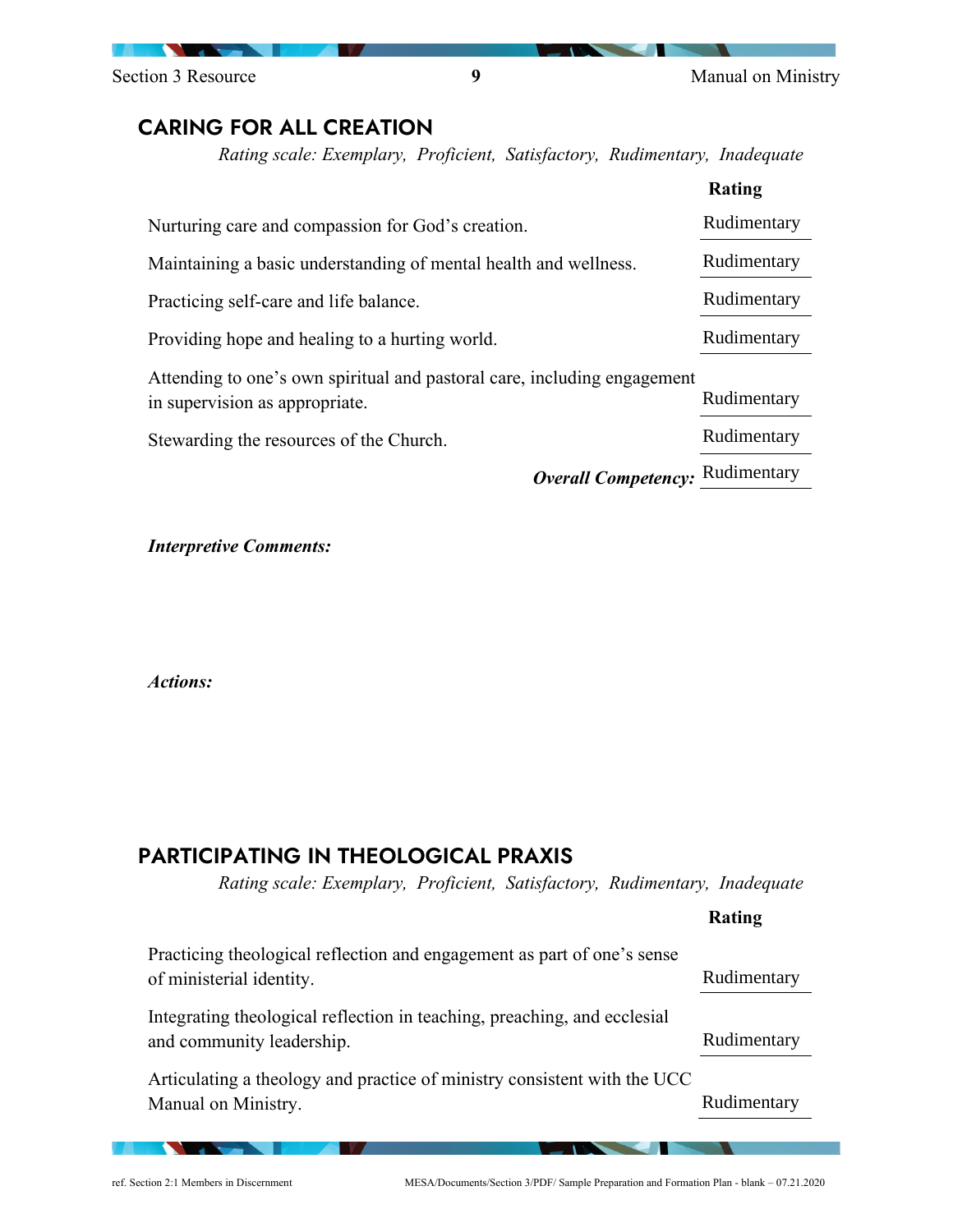

| Demonstrating an appreciation for and participation in the ecumenical<br>and interfaith partnerships of the UCC. | Rudimentary |
|------------------------------------------------------------------------------------------------------------------|-------------|
| Experiencing and appreciating a variety of theological perspectives.                                             | Rudimentary |
| Embodying the UCC Ministerial Code.                                                                              | Rudimentary |
| <b>Overall Competency:</b> : Rudimentary                                                                         |             |

#### *Interpretive Comments:*

*Actions:*

## WORKING TOGETHER FOR JUSTICE AND MERCY

*Rating scale: Exemplary, Proficient, Satisfactory, Rudimentary, Inadequate*

|                                                                                              | Rating      |
|----------------------------------------------------------------------------------------------|-------------|
| Drawing on the ministry of Jesus Christ to confront injustice and<br>oppression.             | Rudimentary |
| Practicing the radical hospitality of God.                                                   | Rudimentary |
| Identifying and working to overcome explicit and implicit bias in the life<br>of the Church. | Rudimentary |
| Understanding community context and navigating change with a<br>community.                   | Rudimentary |
| Engaging in mission and outreach.                                                            | Rudimentary |
| Building relationships of mutual trust and interdependence.                                  | Rudimentary |
| <b>Overall Competency: Rudimentary</b>                                                       |             |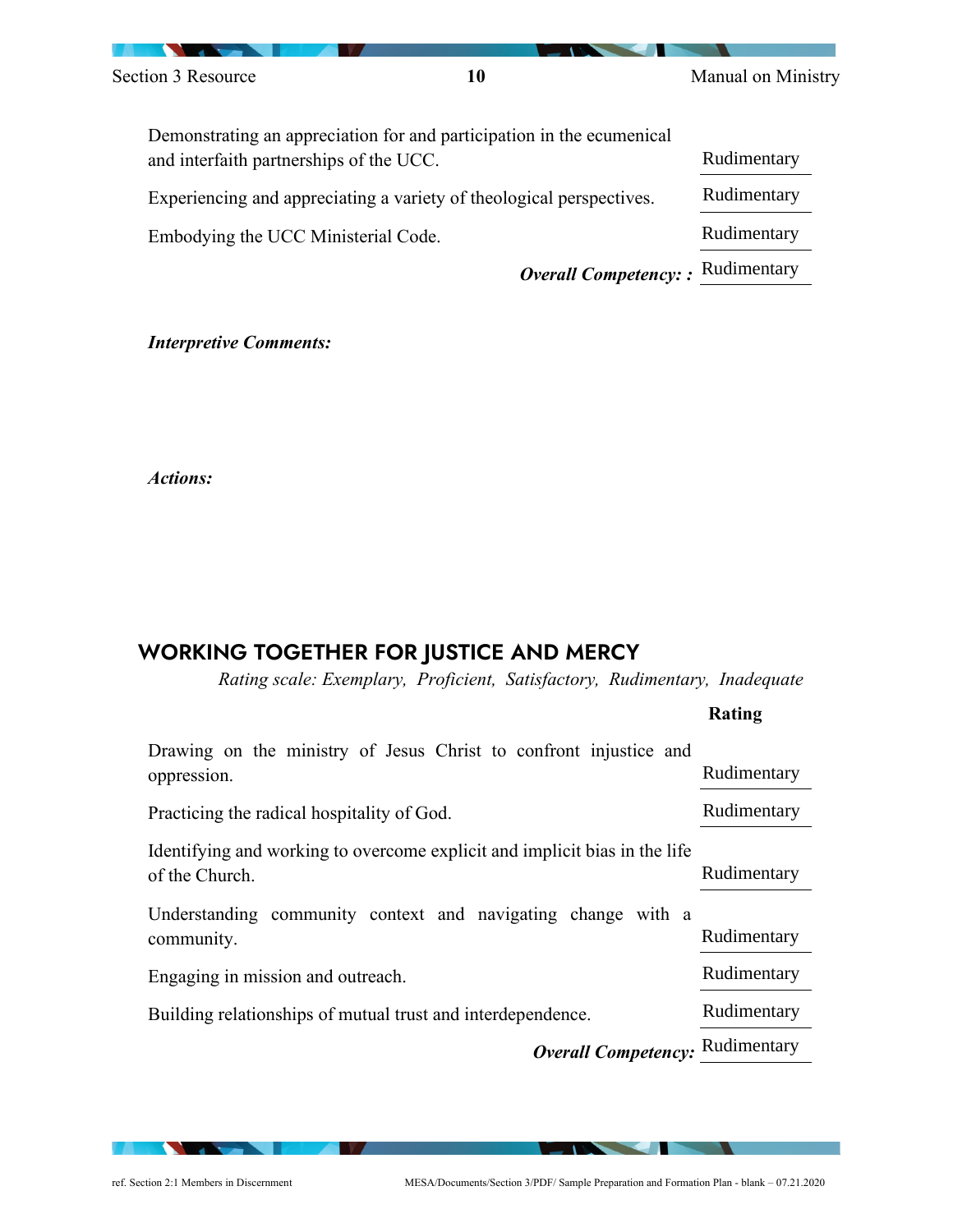

Section 3 Resource **11** Manual on Ministry

*Interpretive Comments:*

*Actions:*

### STRENGTHENING INTER- AND INTRA- PERSONAL ASSETS

*Rating scale: Exemplary, Proficient, Satisfactory, Rudimentary, Inadequate*

|                                                                                                          | Rating      |
|----------------------------------------------------------------------------------------------------------|-------------|
| Developing and maintaining a healthy sense of self as shaped by God,<br>community, and life experiences. | Rudimentary |
| Living in relationships of covenantal accountability with God and the<br>Church.                         | Rudimentary |
| Exhibiting strong moral character and personal integrity.                                                | Rudimentary |
| Respecting the dignity of all God's people.                                                              | Rudimentary |
| Understanding and ministering to stages of human development across<br>the life span.                    | Rudimentary |
| Demonstrating excellent communication skills.                                                            | Rudimentary |
| <b>Overall Competency:</b>                                                                               | Rudimentary |

*Interpretive Comments:*

*Actions:*

 $\sqrt{2}$ 

**The Common Service Common Service**